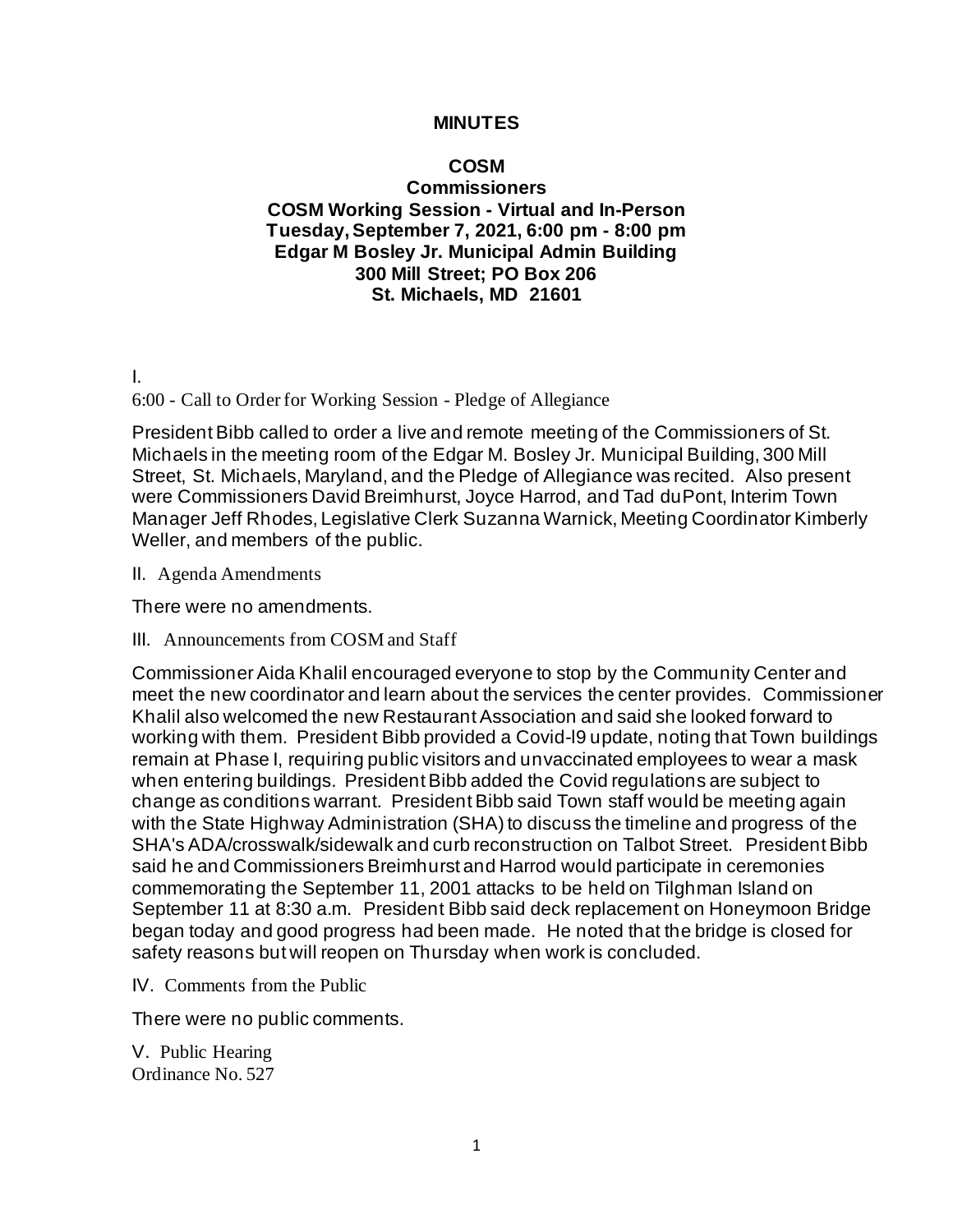• AN ORDINANCE TO AMEND THE CODE OF THE TOWN OF ST. MICHAELS; CHAPTER 340 ZONING, TO AMEND ARTICLE XIV OFF-STREET PARKING, LOADING, AND UNLOADING, FOR PURPOSE OF UPDATING THE CODE IN REGARD TO REMOVAL OF EXISTING PARKING AND USE OF FEE-IN-LIEU FUND

Ordinance No. 527 was discussed on July 28, August 11 and 25; Introduced by Commissioners Breimhurst and duPont on July 28, 2021; Public Hearing held today on September 7, 2021 and is then eligible for Vote.

President Bibb opened the public hearing on Ordinance No. 527 - the "Fee-in-Lieu" amendment. Mrs. Warnick read the title of the ordinance into the record as noted above, along with Exhibits 1- 4, which are incorporated and made a part of these minutes. Commissioner Breimhurst brought up the change suggested by Doug Rollow of Water Street. Jeff Knapp, Chairman of the Planning Commission, said the Planning Commission agrees with Mr. Rollow's suggestion to delete Paragraph D and the Planning Commission would like to add the wording "and payment is made into the St. Michaels business improvement fund" at the end of Paragraph B. Chairman Knapp said that this change still allows the use of the parking fund in rare instances, such as the Coffee Shop property, but clearly states that businesses cannot eliminate parking to expand. Chairman Knapp said that Peter Johnston, Planning Consultant, had reviewed and agreed with the changes. Commissioner Breimhurst made a motion that the suggested changes be made, and the ordinance approved as written. Commissioner Harrod seconded it. There were no further comments from the Commissioners and the motion passed on a roll call vote of 5-0 in favor. Mrs. Warnick affirmed that the ordinance would become effective in 20 days.

VI. Consent Agenda for Minutes, Department Reports and Event Permits

 Minutes August 25, 2021

Department Reports for August 2021 Police Disbursements Year to Date Profit and Loss Planning and Zoning Public Works Administrative Marketing and Communication

Events

- Permit Application for Public Event Signs from Jay Hudson for Jack Russell Races, on October 24, 2021, approx. 24 signs to be placed along Talbot Street on Utility Poles from October 4 to October 26, 2021;

- Permit Application for Public Event and Town Use for Mid-Atlantic Small Craft Festival from the Chesapeake Bay Maritime Museum, to be held on October 1-2, 2021 on grounds of Maritime Museum from 10 am - 5 pm, approx. 350 (daily) attendees;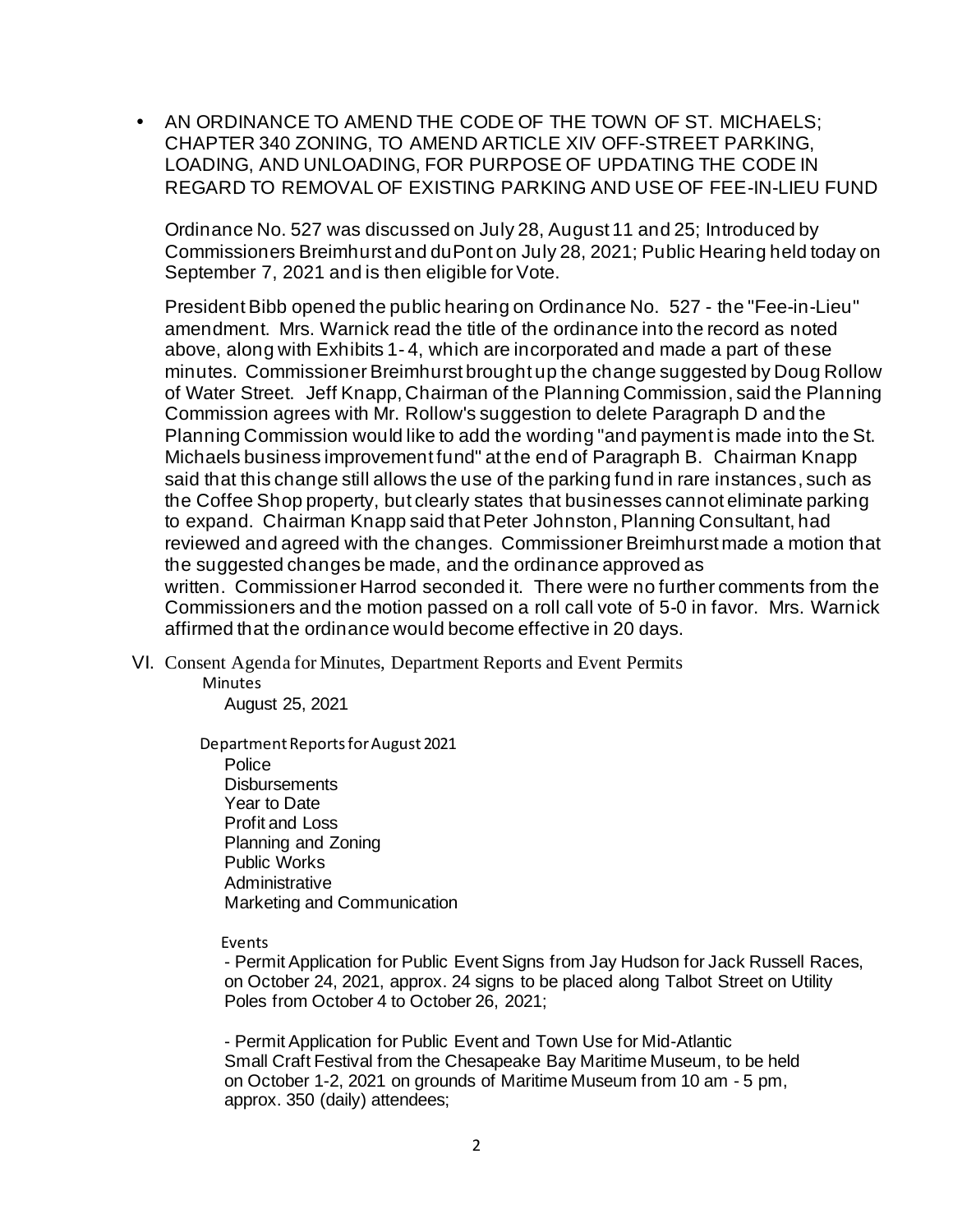- Permit Application for Public Event and Town Use for Annual OysterFest Celebration from the Chesapeake Bay Maritime Museum, to be held on October 30, 2021 on grounds of Maritime Museum from 10 am - 4 pm, approx 3500 attendees;

- Permit Application for Public Event and Town Use for Eastern Shore Sea Glass Festival from the Chesapeake Bay Maritime Museum, to be held on November 20 and 21, 2021 on grounds of Maritime Museum from 10 am - 5 pm (4 pm on Sunday), approx. 3500 (daily).

President Bibb said the Consent Agenda included approval of minutes for August 25, 2021, departmental reports for the month of August 2021, and event permits for the Jack Russell races and three 2021 events at the Maritime Museum, including their Small Craft Festival, Oysterfest and the Seaglass Festival. Commissioner Breimhurst made a correction to the minutes and Commissioner duPont had comments on the budget. President Bibb then called for a motion to accept the Consent Agenda with the amendment to the minutes of August 25th. Commissioner Harrod made the motion. Commissioner Khalil seconded it, and the motion passed on a roll call vote of 5-0 in favor.

VII. Items for Discussion

•Outsource Trash Pickup

Commissioner duPont opened the discussion of outsourcing the trash pickup. Commissioner duPont said the implementation of the trash outsourcing would begin on January 1, 2022 and would initially be paid for out of tax dollars. Commissioner duPont said then, beginning on July 1, 2022, the trash service would cost residents and small businesses \$65 dollars per quarter and commercial entities would pay \$130.00 per quarter. Commissioner duPont said the trash expenses would be included on the quarterly water bill. Commissioner duPont added that the trash pickup would continue to be one day per week, but on Friday's along with recycling, and the trash service would include a 90-gallon can supplied by the service company. Commissioner Breimhurst said the contracted service would free up the public works crew for other work.

Commissioner duPont said that public works would continue to pick up weekend trash and brush and bulk on Tuesdays. In response to a public question, Commissioner duPont said residents could choose not to use the trash service but would still have to pay for the provision of the service.

• Water Department Lease

President Bibb postponed discussion of the water lease issue so that the Commissioners could have a chance to review the material, which had arrived late.